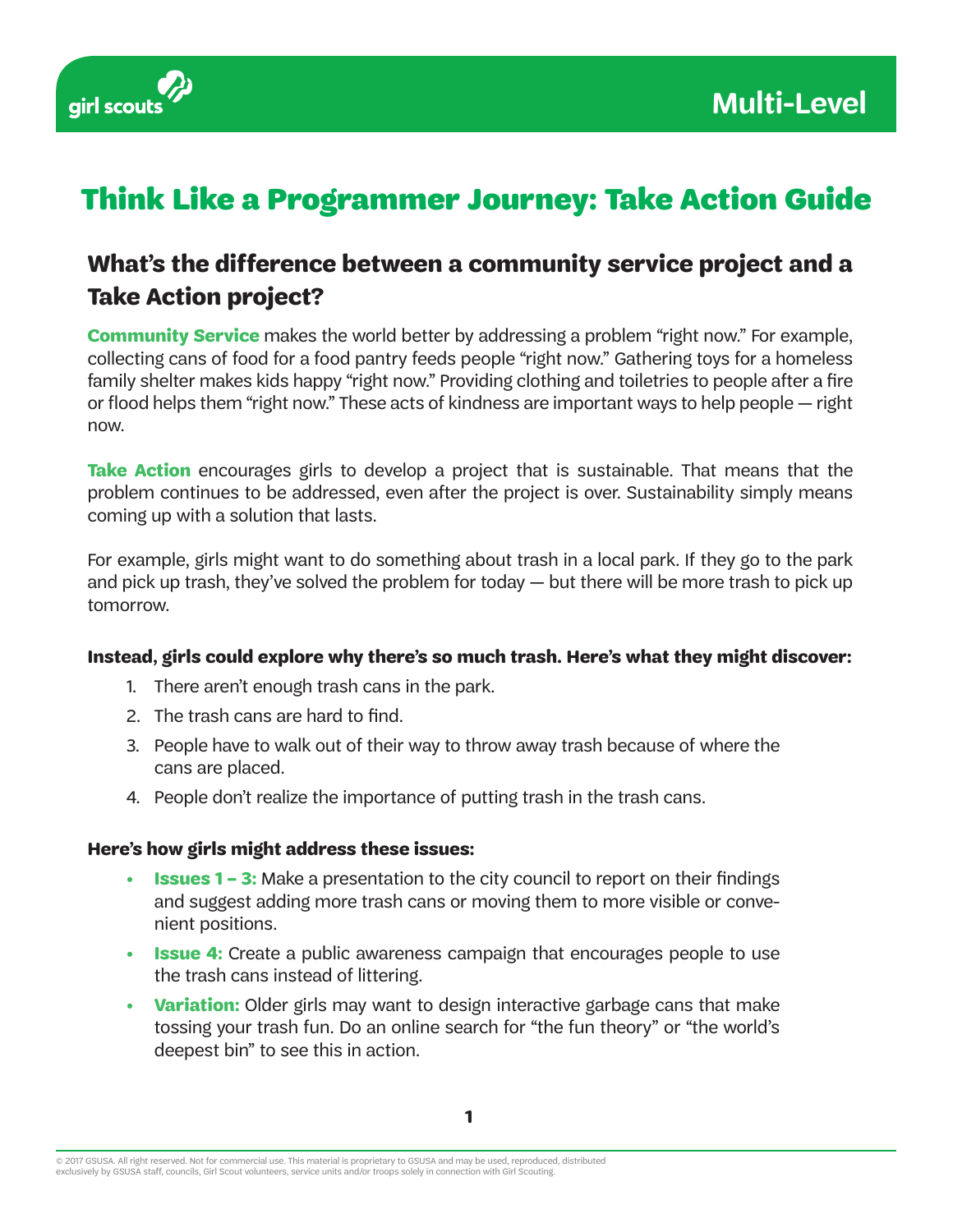

### **What are the steps of a Take Action project?**

Girls team up to:

- Identify a problem
- Come up with a sustainable solution
- Develop a team plan
- Put the plan into action
- Reflect on what they learned

**Keep It Girl-Led:** Girls should actively participate in each step in order for this to be girl-led. Younger girls will need more guidance, but they can and should decide as a team what problem they want to address.

### **How do girls make their project sustainable?**

Here are three ways to create sustainable change:

- 1. Make your solution permanent.
- 2. Educate and inspire others to be part of the change.
- 3. Change a rule, regulation or law.

### **How can I help girls come up with Take Action Ideas?**

Next are some specific examples you can use to help girls understand what sustainable Take Action projects look like.

**Keep It Girl-Led:** These examples are intended to give a sense of what a Take Action project could look like. **Please do not choose a project from this list for girls to do!** Instead, guide them to brainstorm ideas, get feedback, and come up with a plan. Girls will learn key leadership skills, such as decision-making, compromise, conflict resolution, and teamwork, when their Take Action project is girl-led.

<sup>© 2017</sup> GSUSA. All right reserved. Not for commercial use. This material is proprietary to GSUSA and may be used, reproduced, distributed<br>exclusively by GSUSA staff, councils, Girl Scout volunteers, service units and/or tro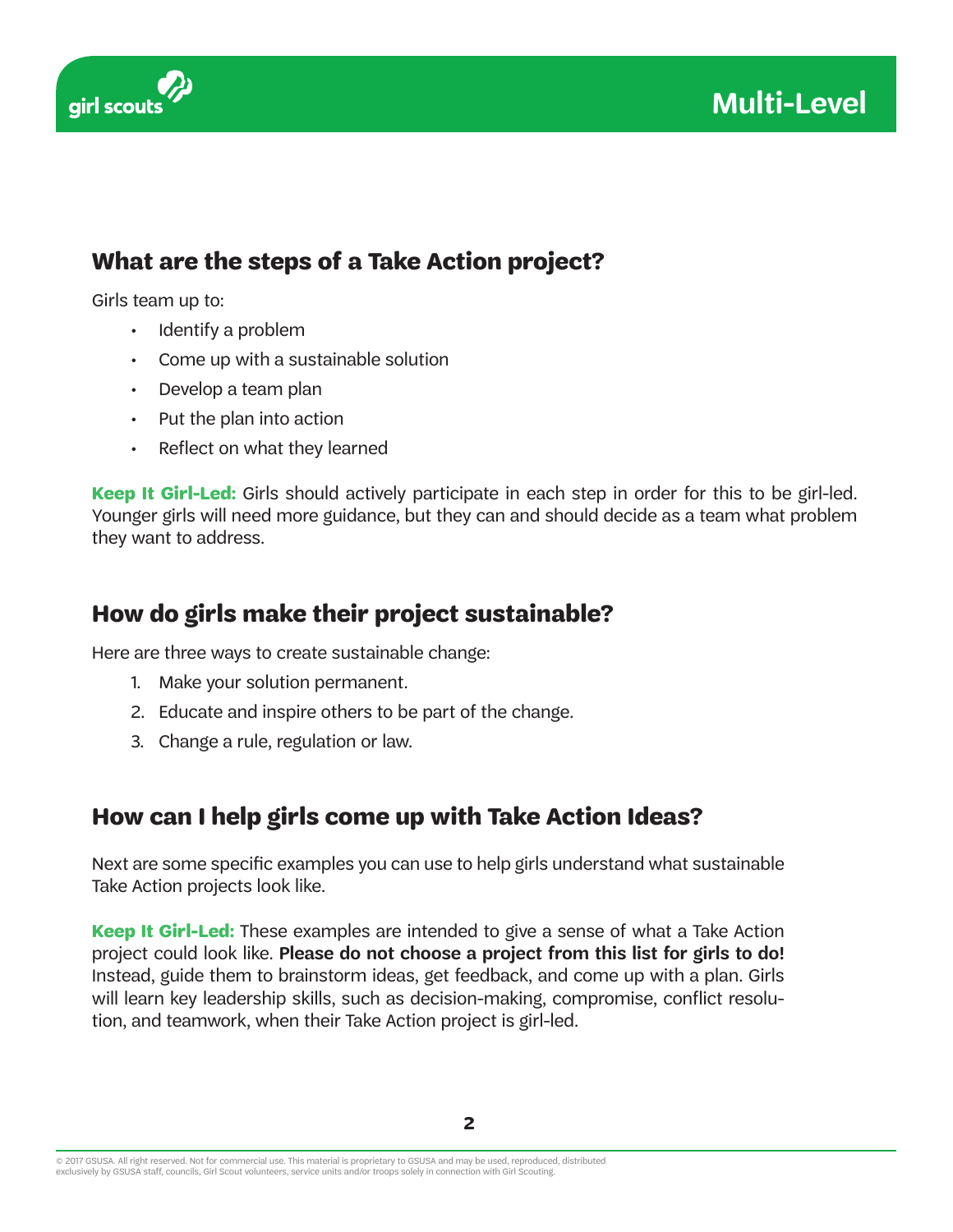



#### Citizen Science Take Action Ideas

**Issue:** More kids and families should know about how they can have fun (and help scientists) by doing citizen science projects.

**• Solution: Educate and inspire others.** Do a presentation at your school's parents' night about why citizen science is important. Showcase a few citizen science projects that are particularly fun and easy for families to do together.

**Issue:** More people need to know how they can do citizen science projects to help scientists learn about the world.

**Solution: Educate and inspire others.** Organize a Citizen Science Day at your school or in your town. Set up Citizen Science Stations with handouts explaining different projects (and materials, if needed). Invite everyone to choose a project, collect data and upload it.

**Issue:** Perhaps you've done a citizen science project that's really sparked your interest. You've discovered that a river near your town is polluted. You've learned that bees are dying off and that our food supply is threatened. You've realized that monarch butterflies are in danger because the milkweed plant, their main source of food, is disappearing.

- **Solution 1: Educate and inspire others.** You create a video, presentation, skit, event, poster campaign, movie, etc. to tell people about the problem — and give them several ways they can take action to address it.
- **•• Solution 2: Change a rule, regulation or law.** You do some research and find out that changing a local law or regulation could address the problem. You make a presentation to your city council, start a petition drive, or advocate at the state level for a change in laws or regulations to address the problem.

**Issue:** More people need to know how exciting and fun STEM can be.

- **Solution 1: Educate and inspire others.** Create a list of great books, movies and documentaries that focus on STEM. Make copies for teachers to hand out or make posters for the school library.
- **Solution 2: Educate and inspire others.** Create a short play based on one of the books and perform it for your class or school.

<sup>© 2017</sup> GSUSA. All right reserved. Not for commercial use. This material is proprietary to GSUSA and may be used, reproduced, distributed<br>exclusively by GSUSA staff, councils, Girl Scout volunteers, service units and/or tro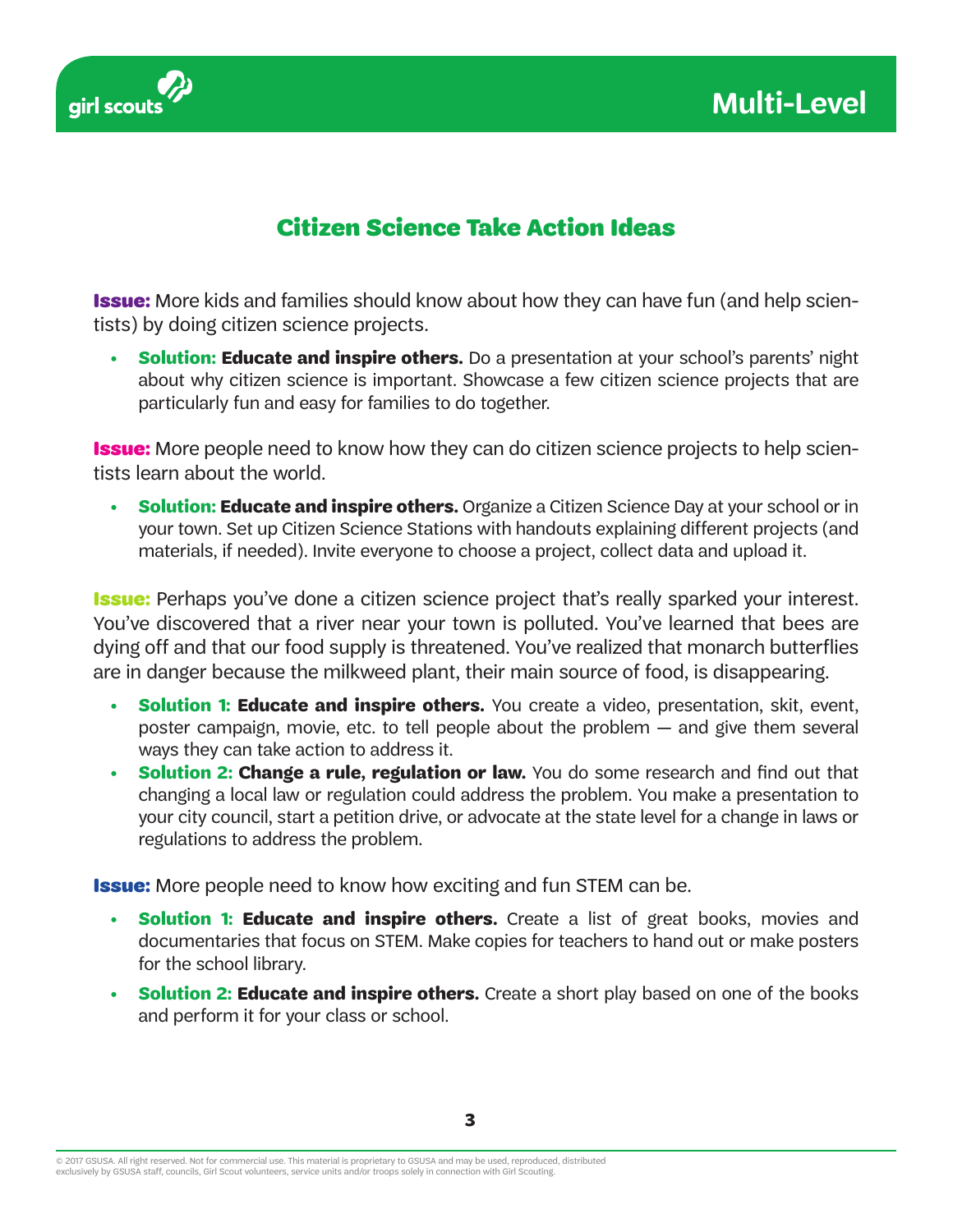

### Other Ideas for Take Action

**Issue:** We could conserve water if more people collected rain water and used it to water plants.

- **• Solution 1: Make it permanent.** Make rain collection devices for family or friends that can be installed in their yards. Give them a list of different ways to use rain water and how they're helping the Earth.
- **• Solution 2: Educate and inspire others.** Create a handout, video tutorial, or show-andtell presentation about how to make a rain collection device, how to use rain water and how that helps the Earth.

**Issue:** Parents often run their engines outside the school as they wait to pick up or drop off their children, which pollutes the air.

**• Solution: Change a rule, regulation or law.** Make a presentation to the school board or administrators about why this is a problem and suggest a new rule that makes the pick-up/ drop-off area a "no idling" zone.

**Issue:** There's no sidewalk along a street near the elementary school, which makes it dangerous for children to walk home.

- **•• Solution: Make it permanent.** Make a presentation to the city council about the problem and suggest that they build a sidewalk. (Note: Even if the council doesn't vote to create a sidewalk, the girls have earned their Take Action award because they came up with a sustainable solution and took action through their presentation.)
- **• Extra Inspiration:** Do an online search for "Girl Scout Brownies Convince City Hall to Build Sidewalk."

**Issue:** There have been several accidents at a busy intersection that doesn't have a stoplight.

**• Solution: Make it permanent.** Research the number of accidents and make a presentation to the city council, asking that they have a stoplight installed.

**Issue:** The local park doesn't have a swing for children with disabilities.

- **•• Solution: Make it permanent.** Make a presentation to the city council explaining the problem and offering to use troop money from the cookie sale to help pay for the swing.
- **• Extra Inspiration:** Do an online search for "How One Brownie Troop Became Social Entrepreneurs.")

<sup>© 2017</sup> GSUSA. All right reserved. Not for commercial use. This material is proprietary to GSUSA and may be used, reproduced, distributed<br>exclusively by GSUSA staff, councils, Girl Scout volunteers, service units and/or tro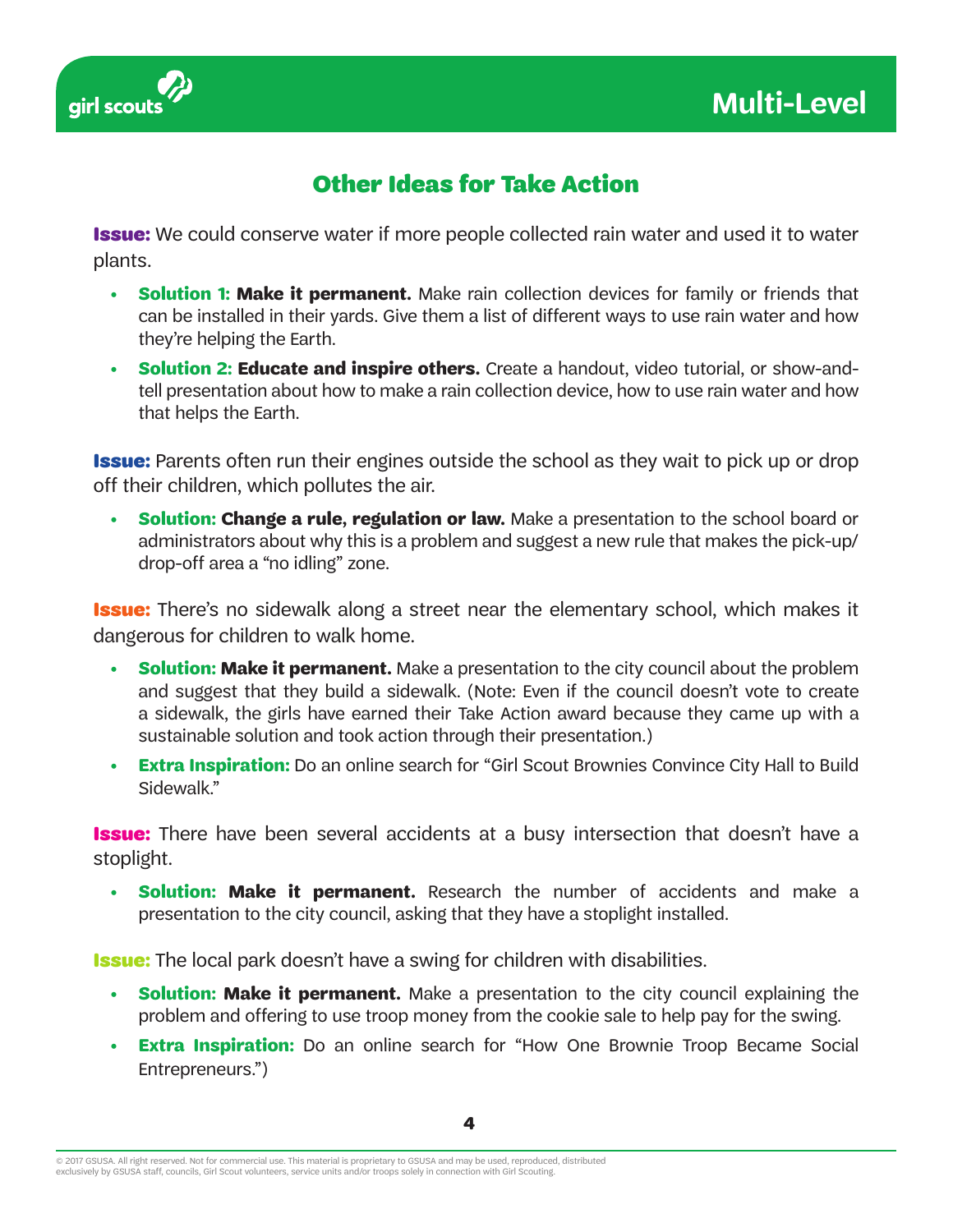

**Issue:** We should recognize women who have helped their communities and made the world a better place in all kinds of ways.

**• Solution: Educate and inspire others.** Research the "hidden figures" in your community (unsung women who've done great things). Create a display about their accomplishments for a library or community center.

**Issue:** It's hard for new students to meet people and make friends at school.

**• Solution: Make it permanent.** Design and build "buddy benches." Partner with the school to have the benches installed on the playground so kids who want to make new friends can find each other.

**Issue:** The local shelter is having a hard time getting rescue animals adopted.

**• Solution: Educate and inspire others.** Use your photography skills to create pet portraits for the shelter's web site. Use your writing skills to craft heart-warming bios for each portrait.

#### **Need more ideas?**

Check out Girls Changing the World on the GSUSA web site. Girls post their Take Action and Bronze/Silver/Gold Award projects on this site. You can search by project topic or grade level. (And after the troop has done their project, please post it so they can inspire other girls!)